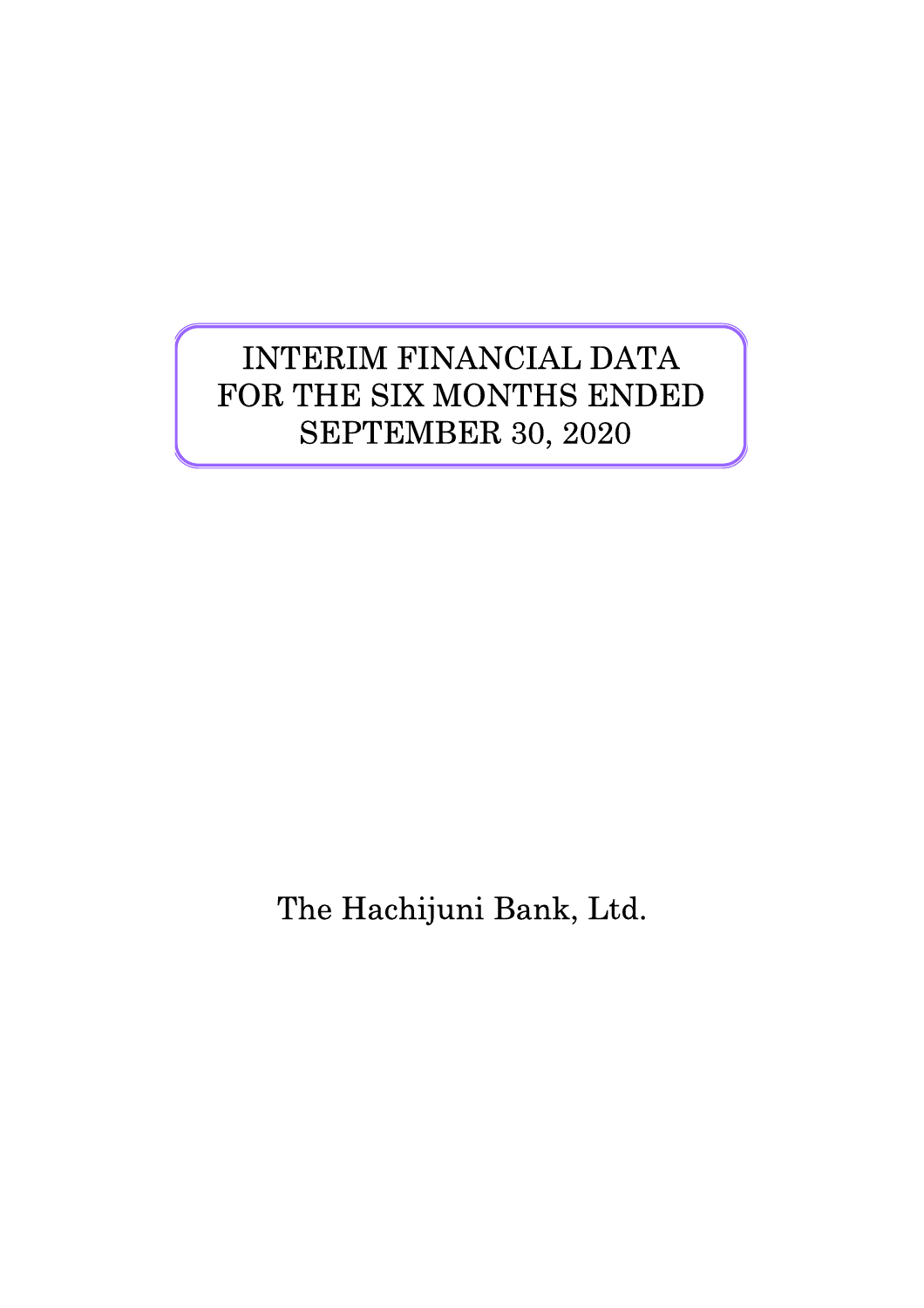### Ⅰ FINANCIAL REVIEW (The first half fiscal year ended September 30, 2020)

#### 1.Breakdown of income

| <consolidated></consolidated>                    |                              |                    | (Units: 1 million yen)       |
|--------------------------------------------------|------------------------------|--------------------|------------------------------|
|                                                  | First half of<br>FY 2020 (A) | Inc/Dec<br>$(A-B)$ | First half of<br>FY 2019 (B) |
| Consolidated gross business profit               | 47,626                       | (2,583)            | 50,210                       |
| Profit on interest                               | 35,772                       | 755                | 35,016                       |
| Profit on fees and commissions                   | 6,576                        | (271)              | 6,847                        |
| Trading profit                                   | 1,296                        | 497                | 798                          |
| Profit from other business transactions          | 3,981                        | (3,565)            | 7,547                        |
| General & administrative expenses                | 29,631                       | (314)              | 29,946                       |
| Credit related expenses                          | 6,344                        | 6,249              | 95                           |
| Ordinary profit                                  | 11,612                       | (7, 473)           | 19,085                       |
| Extraordinary gains (losses)                     | (239)                        | 34                 | (274)                        |
| Profit before income taxes                       | 11,372                       | (7,438)            | 18,811                       |
| Total income taxes                               | 3,187                        | (2,037)            | 5,225                        |
| Profit                                           | 8,184                        | (5,401)            | 13,586                       |
| Profit attributable to non-controlling interests | 21                           | (570)              | 591                          |
| Profit attributable to owners of the parent      | 8,163                        | (4,831)            | 12,995                       |

(Number of Consolidated Companies)

| Number of consolidated subsidiaries                    |   |  |
|--------------------------------------------------------|---|--|
| Number of companies accounted for by the equity method | _ |  |





1.250 times

= target ratio of the long term management plan

Note: The ratio of 9/18 was lower than 1 time because non-consolidated extraordinary gains (1.6 billion yen) which arose from the merger with our subsidiary (Hachijuni Business Service Co., Ltd.) wasn't recognized as part of consolidated profits.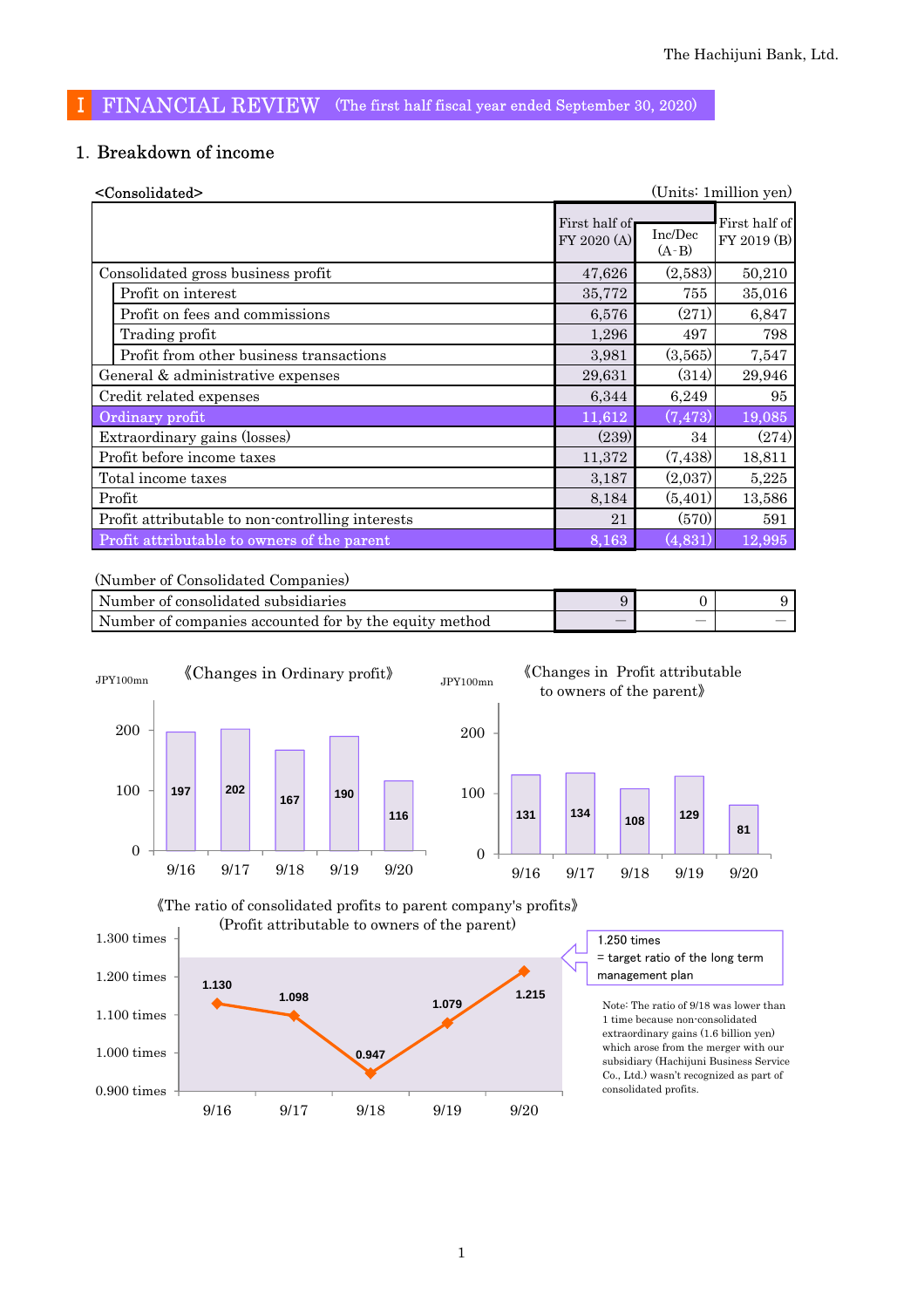| (Units: 1 million yen)<br><non-consolidated></non-consolidated>                           |                |                              |                    |                              |  |
|-------------------------------------------------------------------------------------------|----------------|------------------------------|--------------------|------------------------------|--|
|                                                                                           |                | First half of<br>FY 2020 (A) | Inc/Dec<br>$(A-B)$ | First half of<br>FY 2019 (B) |  |
| Gross business profit                                                                     | A              | 41,802                       | (2,629)            | 44,432                       |  |
| Profit on interest                                                                        |                | 35,740                       | 847                | 34,893                       |  |
| Profit on fees and commissions                                                            |                | 3,685                        | (276)              | 3,962                        |  |
| Trading profit                                                                            |                | 83                           | 31                 | 51                           |  |
| Profit from other business transactions                                                   |                | 2,293                        | (3,233)            | 5,526                        |  |
| Gains (losses) related to bonds                                                           | B              | 2,060                        | (3,108)            | 5,169                        |  |
| General & administrative expenses                                                         | $\overline{C}$ | 26,358                       | (815)              | 27,173                       |  |
| Personnel expenses                                                                        |                | 13,699                       | (520)              | 14,219                       |  |
| Non personnel expenses                                                                    |                | 10,675                       | (417)              | 11,093                       |  |
| Actual net business profit                                                                | $A-C$          | 15,444                       | (1, 814)           | 17,259                       |  |
| Core net business profit                                                                  | $A - B - C$    | 13,384                       | 1,294              | 12,089                       |  |
| Core net business profit excluding gains (losses)<br>on cancellation of investment trusts |                | 12,528                       | 547                | 11,980                       |  |
| Transfer to general reserve for possible loan losses                                      | D              | 1,000                        | 1,000              |                              |  |
| Net business profit                                                                       | $A-C-D$        | 14,444                       | (2,815)            | 17,259                       |  |
| Net gains (losses) related to equity securities                                           | E              | 521                          | (621)              | 1,142                        |  |
| Profit (loss) on money held in trust                                                      |                | (961)                        | 1,592              | (2,553)                      |  |
| Disposal of nonperforming loans                                                           | F              | 5,026                        | 4,913              | 112                          |  |
| Transfer to specific reserve                                                              |                | 4,710                        | 4,710              |                              |  |
| Reversal of allowance for loan losses                                                     | $G = a + b$    |                              | (639)              | 639                          |  |
| Reversal of general reserve                                                               | a              |                              | 286                | (286)                        |  |
| Reversal of specific reserve                                                              | b              |                              | (925)              | 925                          |  |
| Recoveries of written-off claims                                                          | H              | 74                           | 74                 | $\Omega$                     |  |
| Ordinary profit                                                                           |                | 9,346                        | (7, 459)           | 16,806                       |  |
| Extraordinary gains (losses)                                                              |                | (208)                        | 65                 | (274)                        |  |
| Profit before income taxes                                                                |                | 9,138                        | (7, 393)           | 16,532                       |  |
| Total income taxes                                                                        |                | 2,424                        | (2,073)            | 4,497                        |  |
| Profit                                                                                    |                | 6,714                        | (5, 320)           | 12,035                       |  |
| Profit(losses) related to securities                                                      | $B+E$          | 2,581                        | (3,729)            | 6,311                        |  |



《Changes in Core net business profit and Actual net business profit》

Credit related expenses  $D+F-G-H$  5,952 6,479 (527)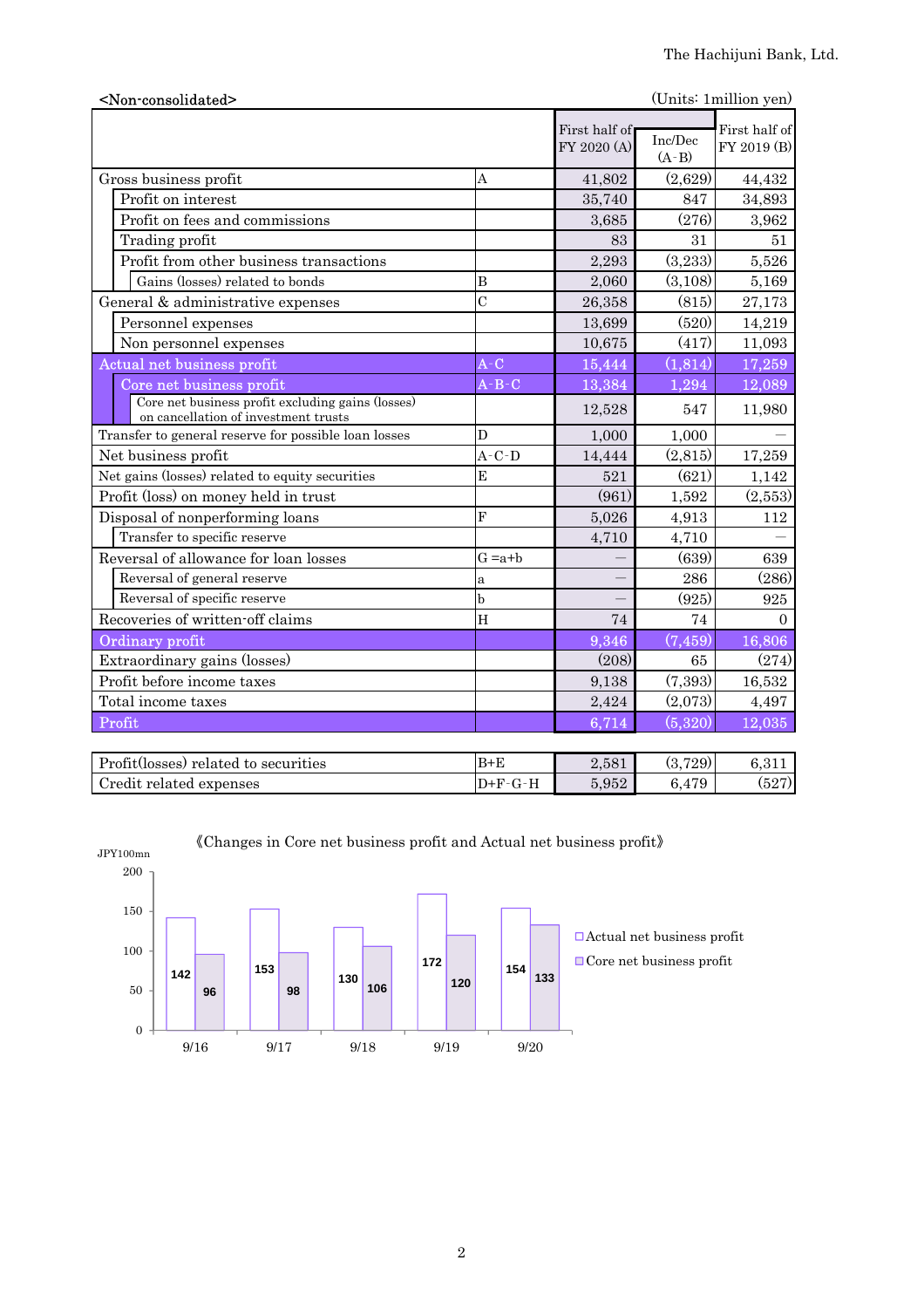

#### 2.Major accounts

| Loans <non-consolidated><br/>(Units: 100 million yen)</non-consolidated> |                              |                    |                    |                |                              |
|--------------------------------------------------------------------------|------------------------------|--------------------|--------------------|----------------|------------------------------|
|                                                                          | First half of<br>FY 2020 (A) | Inc/Dec<br>$(A-B)$ | Inc/Dec<br>$(A-C)$ | FY 2019<br>(B) | First half of<br>FY 2019 (C) |
| For all offices (outstanding balance as of the<br>end of the period)     | 55,652                       | 1,212              | 1,926              | 54,439         | 53,725                       |
| Loans to general corporations                                            | 32,629                       | 952                | 1,656              | 31,677         | 30,973                       |
| Loans to consumers                                                       | 12,547                       | 65                 | 205                | 12,481         | 12,341                       |
| Housing related loans thereof                                            | 11,808                       | 112                | 264                | 11.695         | 11,543                       |
| Others                                                                   | 10,474                       | 194                | 64                 | 10,280         | 10,410                       |
| For all offices (average balance of the period)                          | 55,954                       | 1,638              | 2,091              | 54,316         | 53,863                       |
| Loans to general corporations                                            | 33,124                       | 1,488              | 1,894              | 31,636         | 31,229                       |
| Loans to consumers                                                       | 12,482                       | 180                | 265                | 12,302         | 12,216                       |
| Others                                                                   | 10,347                       | (30)               | (69)               | 10,377         | 10,416                       |

- ■Others 《Changes in loans》
- Consumer loans

General loans outside Nagano Prefecture General loans in Nagano Prefecture

60,000



#### 《Changes in consumer loans》

#### $\Box$ Others  $\Box$ Housing related loans



3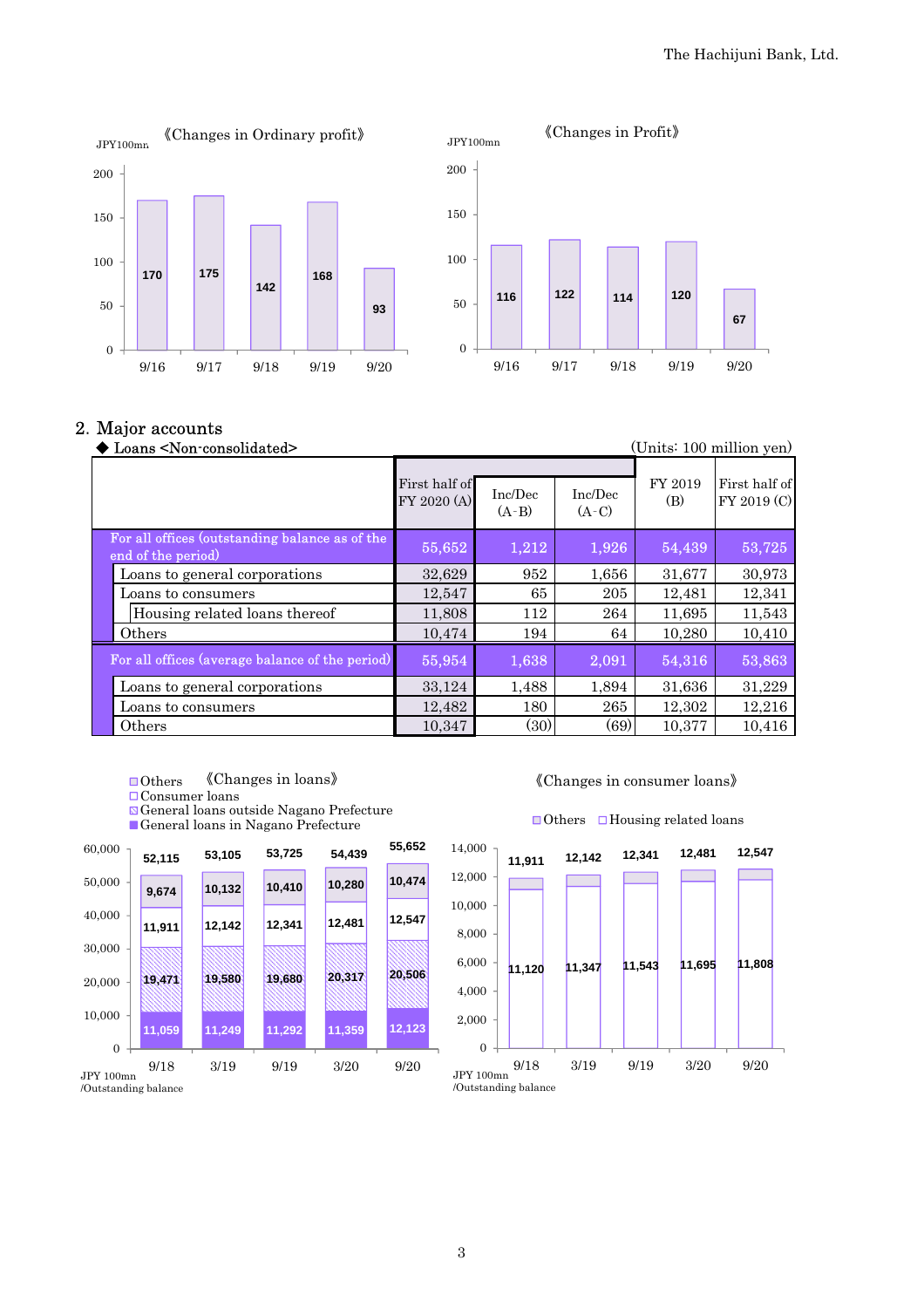| Securities <non-consolidated><br/>(Units: 100 million yen)</non-consolidated> |                              |                    |                    |                |                              |  |
|-------------------------------------------------------------------------------|------------------------------|--------------------|--------------------|----------------|------------------------------|--|
|                                                                               | First half of<br>FY 2020 (A) | Inc/Dec<br>$(A-B)$ | Inc/Dec<br>$(A-C)$ | FY 2019<br>(B) | First half of<br>FY 2019 (C) |  |
| For all offices (outstanding balance as of the<br>end of the period)          | 30,382                       | 1,177              | 908                | 29,204         | 29,473                       |  |
| Bonds                                                                         | 18,822                       | 536                | (245)              | 18,286         | 19,067                       |  |
| JGB thereof                                                                   | 10,557                       | 549                | 928                | 10,008         | 9,629                        |  |
| <b>Stocks</b>                                                                 | 4,067                        | 653                | 339                | 3,414          | 3,728                        |  |
| Foreign securities                                                            | 4,939                        | 69                 | 759                | 4,869          | 4,180                        |  |
| Others                                                                        | 2,552                        | (80)               | 55                 | 2,633          | 2,497                        |  |
| For all offices (average balance of the period)                               | 27,586                       | 1,766              | 1,715              | 25,820         | 25,871                       |  |
| <b>Bonds</b>                                                                  | 19,098                       | 1,027              | 680                | 18,070         | 18,417                       |  |
| JGB thereof                                                                   | 10,702                       | 1,294              | 809                | 9,407          | 9,892                        |  |
| <b>Stocks</b>                                                                 | 1,172                        | (43)               | (13)               | 1,216          | 1,185                        |  |
| Foreign securities                                                            | 4,956                        | 762                | 976                | 4,194          | 3,979                        |  |
| Others                                                                        | 2,359                        | 20                 | 71                 | 2,338          | 2,288                        |  |

|                           | JPY100mn<br>/Outstanding balance |                |        | «Changes in securities» |        |        |  |  |
|---------------------------|----------------------------------|----------------|--------|-------------------------|--------|--------|--|--|
|                           | 30,000                           |                | 27,715 | 29,473                  | 29,204 | 30,382 |  |  |
|                           | 25,000                           | 25,570         | 3,758  | 4,180                   | 4,869  | 4,939  |  |  |
| $\Box$ Others             | 20,000                           | 3,922<br>3,910 | 3,489  | 3,728                   | 3,414  | 4,067  |  |  |
| $\Box$ Foreign securities | 15,000                           |                |        |                         |        |        |  |  |
| $\blacksquare$ Stocks     | 10,000                           | 15,618         | 18,012 | 19,067                  | 18,286 | 18,822 |  |  |
| <b>⊠</b> Bonds            | 5,000                            |                |        |                         |        |        |  |  |
|                           | $\Omega$                         | 9/18           | 3/19   | 9/19                    | 3/20   | 9/20   |  |  |

| $\blacktriangleright$ Valuation gains (losses) <non-consolidated></non-consolidated> |                                | (Units: 100 million yen)         |                    |                     |  |
|--------------------------------------------------------------------------------------|--------------------------------|----------------------------------|--------------------|---------------------|--|
|                                                                                      | As of September 30, 2020       |                                  |                    |                     |  |
|                                                                                      | Valuation<br>gains<br>(losses) | Change<br>from March<br>31, 2020 | Valuation<br>gains | Valuation<br>losses |  |
| Other securities                                                                     | 3.410                          | 760                              | 3,542              | 132                 |  |
| <b>Stocks</b>                                                                        | 2,923                          | 647                              | 2,927              | 3                   |  |
| Bonds                                                                                | 204                            | (19)                             | 279                | 74                  |  |
| Others                                                                               | 281                            | 133                              | 335                | 53                  |  |



《Changes in Valuation gains (losses) and Nikkei Stock Average》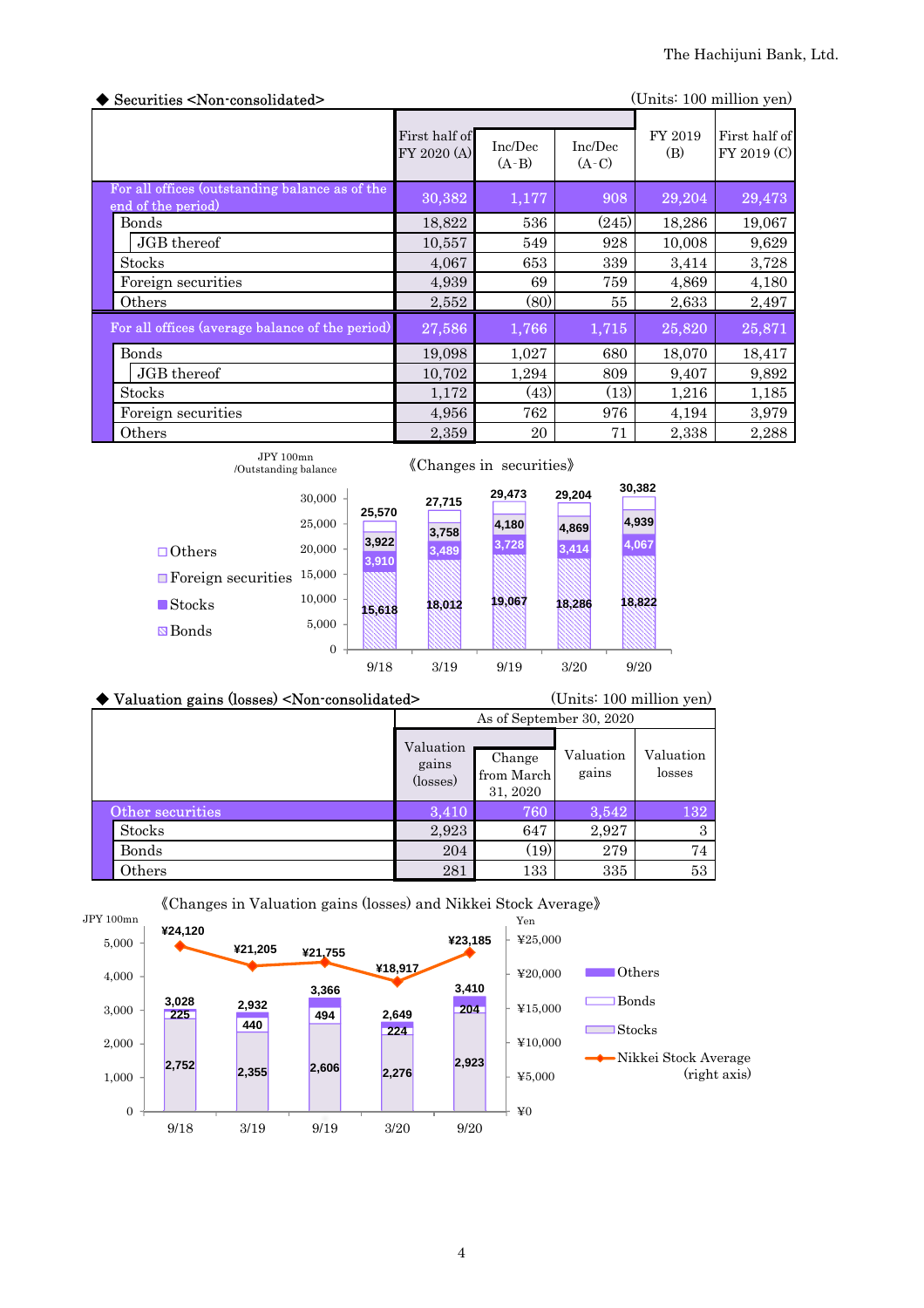| Deposits <non-consolidated></non-consolidated>                       |                              |                    |                    |                | (Units: 100 million yen)     |
|----------------------------------------------------------------------|------------------------------|--------------------|--------------------|----------------|------------------------------|
|                                                                      | First half of<br>FY 2020 (A) | Inc/Dec<br>$(A-B)$ | Inc/Dec<br>$(A-C)$ | FY 2019<br>(B) | First half of<br>FY 2019 (C) |
| For all offices (outstanding balance as of the<br>end of the period) | 73,055                       | 3,163              | 5,668              | 69,891         | 67,386                       |
| Individuals                                                          | 49,833                       | 2.011              | 3.023              | 47.821         | 46,809                       |
| Corporations                                                         | 18,698                       | 1,938              | 2,198              | 16,760         | 16,500                       |
| Others                                                               | 4,522                        | (786)              | 446                | 5,309          | 4,076                        |
| For all offices (average balance of the<br>period)                   | 72,183                       | 4,139              | 4,539              | 68,043         | 67,643                       |
| Individuals                                                          | 49,133                       | 1.987              | 2,374              | 47.145         | 46,758                       |
| Corporations                                                         | 18,435                       | 1,585              | 1,725              | 16,849         | 16,709                       |
| Others                                                               | 4,615                        | 566                | 439                | 4.048          | 4,175                        |



| (Units: 100 million yen)<br>◆ Personal financial assets deposited <non-consolidated></non-consolidated> |              |         |                |              |              |  |  |
|---------------------------------------------------------------------------------------------------------|--------------|---------|----------------|--------------|--------------|--|--|
|                                                                                                         | As of        |         |                | As of March  | As of        |  |  |
|                                                                                                         | September    | Inc/Dec | Inc/Dec        | 31, 2020 (B) | September    |  |  |
|                                                                                                         | 30, 2020 (A) | $(A-B)$ | $(A-C)$        |              | 30, 2019 (C) |  |  |
| Total (outstanding balance)                                                                             | 51,758       | 2,156   | 2,962          | 49,602       | 48,796       |  |  |
| Yen deposits                                                                                            | 49,678       | 2,004   | 3,020          | 47,674       | 46,657       |  |  |
| Investment type products                                                                                | 2,079        | 152     | (58)           | 1,927        | 2,138        |  |  |
| Foreign currency deposits                                                                               | 154          | 7       | $\overline{2}$ | 147          | 151          |  |  |
| Investment trusts                                                                                       | 1,455        | 118     | (45)           | 1,337        | 1,501        |  |  |
| Public bonds (Government bonds,<br>and other bonds)                                                     | 469          | 26      | (16)           | 443          | 485          |  |  |



#### 5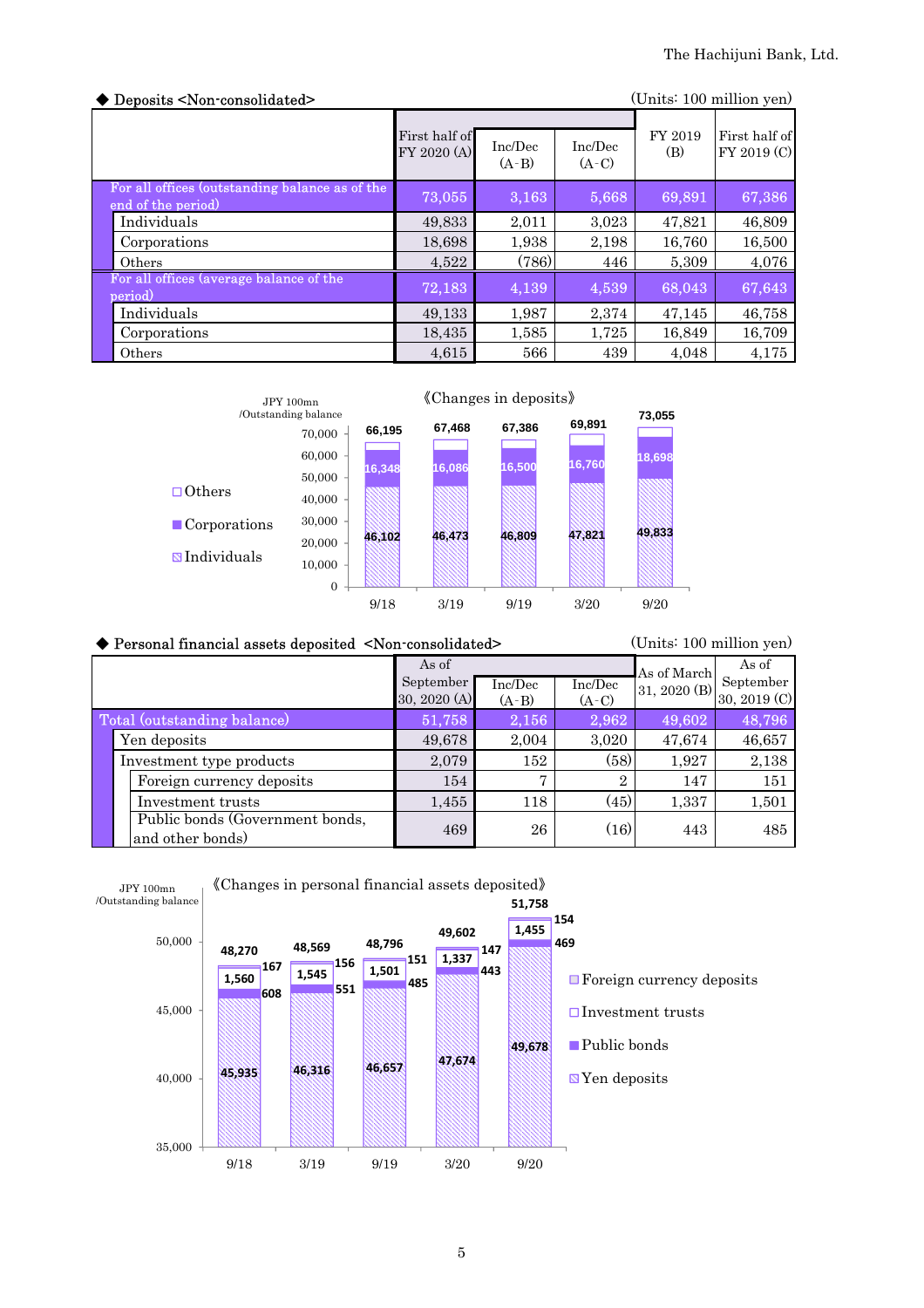#### 3. Financial soundness

#### ◆ Disclosure of loans based on the Financial Revitalization Law

<Non-consolidated> (Units: 100 million yen, %)

| www.composition.com<br>$\sqrt{O(11100)}$ 100 minimum $\sqrt{O(1100)}$ |                                    |              |         |         |              |              |
|-----------------------------------------------------------------------|------------------------------------|--------------|---------|---------|--------------|--------------|
|                                                                       |                                    | As of        |         |         | As of March  | As of        |
|                                                                       |                                    | September    | Inc/Dec | Inc/Dec | 31, 2020 (B) | September    |
|                                                                       |                                    | 30, 2020 (A) | $(A-B)$ | $(A-C)$ |              | 30, 2019 (C) |
|                                                                       | Total                              | 936          | 154     | 184     | 782          | 752          |
|                                                                       | Bankrupt and quasi-bankrupt assets | 79           | 4       | (26)    | 75           | 106          |
|                                                                       | Doubtful assets                    | 604          | 128     | 152     | 475          | 451          |
|                                                                       | Substandard assets                 | 252          | 21      | 58      | 231          | 194          |
| As a percentage of total credits                                      |                                    | 1.65         | 0.24    | 0.28    | 1.41         | 1.37         |

《Changes in nonperforming loans (loans based on the Financial Revitalization Law)》



#### ◆ Capital ratio (Basel Ⅲ standards)

#### <Consolidated>

|                                           |                | As of<br>September<br>30, 2020 (A) | Inc/Dec<br>$(A-B)$ | Inc/Dec<br>$(A-C)$ | As of March<br>31, 2020 (B) | As of<br>September<br>30, 2019 (C) |
|-------------------------------------------|----------------|------------------------------------|--------------------|--------------------|-----------------------------|------------------------------------|
| Total capital ratio                       | A/D            | 20.54%                             | 1.60%              | (0.17%)            | 18.94%                      | 20.71%                             |
| Tier1 capital ratio                       | B/D            | 20.54%                             | 1.60%              | $(0.17\%)$         | 18.94%                      | 20.71%                             |
| Common Equity Tier1 capital ratio $ C/D $ |                | 20.54%                             | 1.60%              | (0.17%)            | 18.94%                      | 20.71%                             |
|                                           |                |                                    |                    |                    | (Units: 100 million yen)    |                                    |
| Total capital                             | А              | 7,656                              | 824                | 407                | 6,832                       | 7,248                              |
| Tier1 capital                             | B              | 7,656                              | 824                | 407                | 6,832                       | 7,248                              |
| Common Equity Tier1 capital               | $\mathcal{C}$  | 7,656                              | 824                | 407                | 6,832                       | 7,248                              |
| Risk weighted assets                      | D              | 37,276                             | 1,204              | 2,276              | 36,071                      | 34,999                             |
| Required capital                          | $D \times 8\%$ | 2,982                              | 96                 | 182                | 2,885                       | 2,799                              |

#### <Non-consolidated>

|                                           | As of          |                           |                    | As of March        | As of                    |                           |
|-------------------------------------------|----------------|---------------------------|--------------------|--------------------|--------------------------|---------------------------|
|                                           |                | September<br>30, 2020 (A) | Inc/Dec<br>$(A-B)$ | Inc/Dec<br>$(A-C)$ | 31, 2020 (B)             | September<br>30, 2019 (C) |
| Total capital ratio                       | a/d            | 19.09%                    | 1.50%              | (0.76%)            | 17.59%                   | 19.85%                    |
| Tier1 capital ratio                       | $b\angle d$    | 19.09%                    | 1.50%              | $(0.76\%)$         | 17.59%                   | 19.85%                    |
| Common Equity Tier1 capital ratio $ c/d $ |                | 19.09%                    | 1.50%              | (0.76%)            | 17.59%                   | 19.85%                    |
|                                           |                |                           |                    |                    | (Units: 100 million yen) |                           |
| Total capital                             | a              | 7,021                     | 755                | 163                | 6,266                    | 6,858                     |
| Tier1 capital                             | h              | 7,021                     | 755                | 163                | 6,266                    | 6,858                     |
| Common Equity Tier1 capital               | c              | 7,021                     | 755                | 163                | 6,266                    | 6,858                     |
| Risk weighted assets                      | d              | 36,774                    | 1,164              | 2,234              | 35,609                   | 34,539                    |
| Required capital                          | $d \times 8\%$ | 2,941                     | 93                 | 178                | 2,848                    | 2,763                     |

Note: In the above Risk weighted assets calculation, credit risk assets was based on The Foundation Internal Ratings-Based Approach and operational risk amount was based on The Standardized Approach.